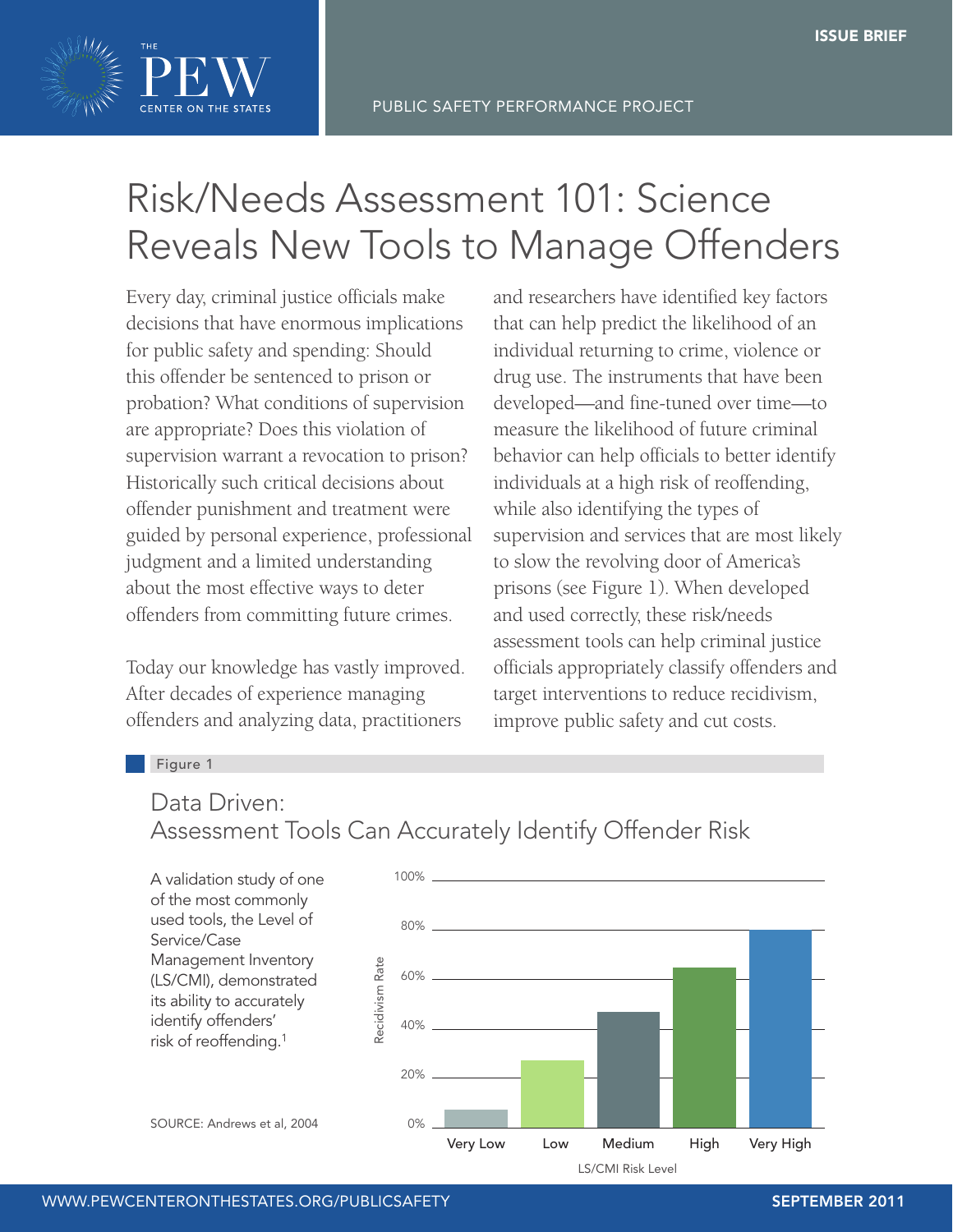### **What Are Risk/Needs** Assessment Tools?

A risk/needs assessment tool is essentially a uniform report card that measures offenders' criminal risk factors and specific needs that, if addressed, will reduce the likelihood of future criminal activity. Tools typically consist of a set of questions that guide face-to-face interviews with offenders, probing behaviors and attitudes that research shows are related to criminal reoffending. The questionnaire often is supplemented with an official records check, including prior arrests and incarcerations. Responses are statistically weighted, based on research that shows how strongly each item correlates with recidivism. The tool then calculates an overall score that classifies an individual's risk of reoffending. This risk level and accompanying information about an offender's unique needs can then inform decisions about the best course of action.

## 2 How Are These Tools Used?

Risk/needs assessment tools can be customized for use by different agencies at various decision points in the sentencing and corrections process.

- **Courts** use risk/needs instruments to help make pretrial bail and release decisions, sentencing and revocation decisions and to set conditions of supervision.
- **Probation and parole agencies** often use such tools to decide levels of supervision, determine the need for specialized treatment programs (such as substance abuse, mental health and cognitive skill building), develop an offender's supervision plan and inform decisions about sanctions and revocations.
- **Prison and jail systems** typically use risk tools to help set inmate security classification levels and identify which programs inmates should attend.
- **Parole boards** use the instruments to guide release decisions and to set conditions of supervision.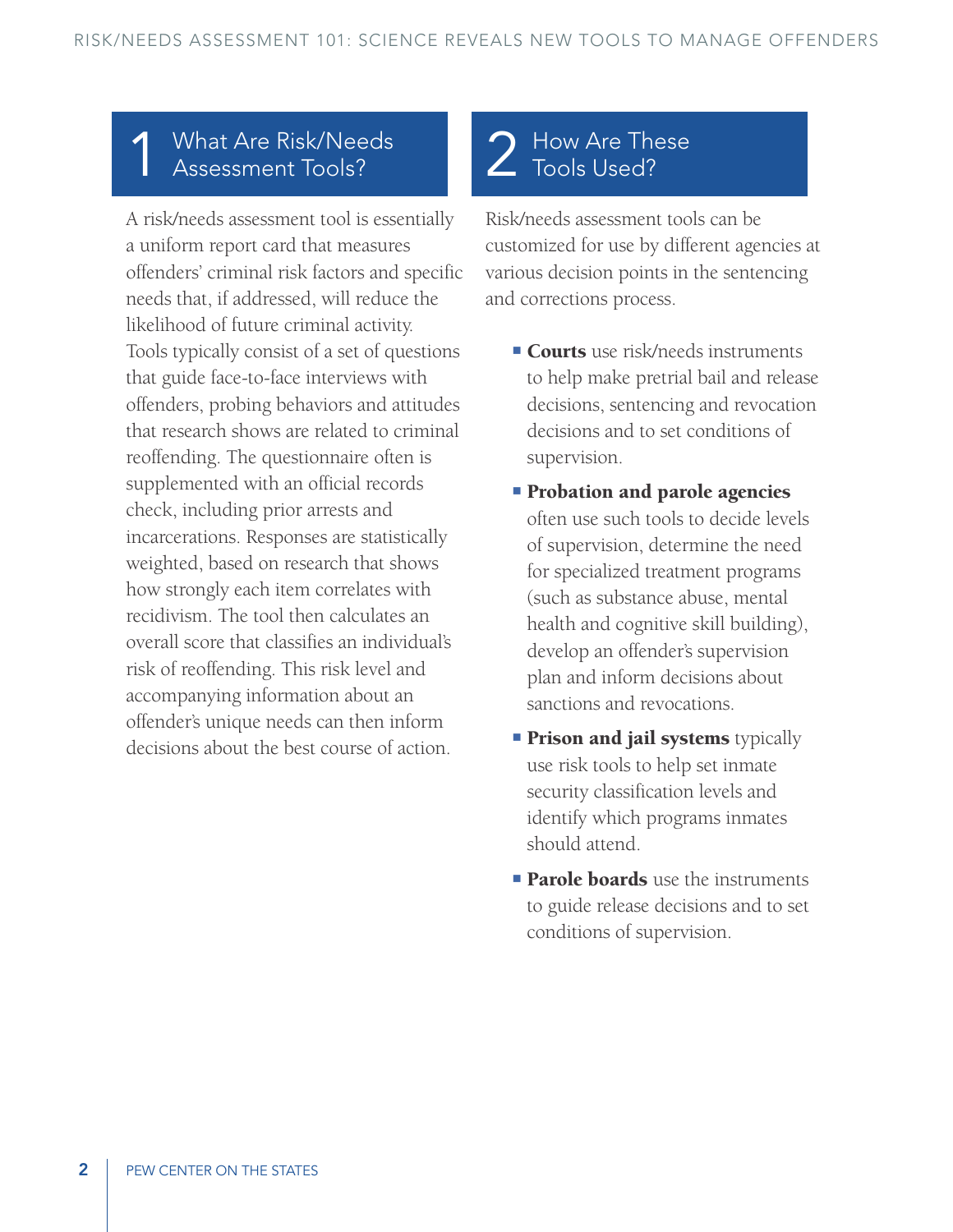# 3 What Are Criminal Risk Factors?

Research has identified both changeable (dynamic) and unchangeable (static) risk factors related to criminal behavior. Studies have revealed seven dynamic risk factors closely associated with criminal conduct that can be assessed and altered through effective interventions.<sup>2</sup>

- 1. Antisocial Personality Pattern impulsive, adventurous pleasure seeking, restlessly aggressive and irritable behavior
- 2. Procriminal Attitudes—offering rationalizations for crime and expressing negative attitudes toward the law
- 3. Social Supports for Crime—having criminal friends and being isolated from prosocial peers
- 4. Substance Abuse—abuse of alcohol and/or drugs
- 5. Poor Family/Marital Relationships—poor family relationships and inappropriate parental monitoring and disciplining
- 6. School/Work Failure—poor performance and low levels of satisfaction with school or work
- 7. Lack of Prosocial Recreational Activities—a lack of involvement in prosocial recreational and leisure activities

Research also has identified a number of static risk factors linked to a high risk of reoffending including age at first arrest, number of prior convictions and current offense.3

4 Why Is It Important to<br>
Differentiate Individuals by Risk Level?

Matching offenders to programs based on their risk levels is one of the keys to reducing recidivism. Research has revealed that certain intensive programs work very well with high-risk offenders but actually can increase recidivism rates among low-risk offenders (see Figure 2). One program, for example, cut recidivism for high-risk offenders by more than 25 percent but increased reincarceration of low-risk offenders by almost 18 percent.<sup>4</sup> Researchers think this counterintuitive finding may occur because mixing risk groups exposes the lower-risk offenders to the more destructive behaviors of higherrisk offenders and jeopardizes prosocial relationships and productive community engagement they may have.<sup>5</sup>

Further, risk classifications help criminal justice officials maximize use of limited resources. Targeting higher-risk offenders with proven programs ensures that resources are concentrated on offenders with whom they can have the greatest impact.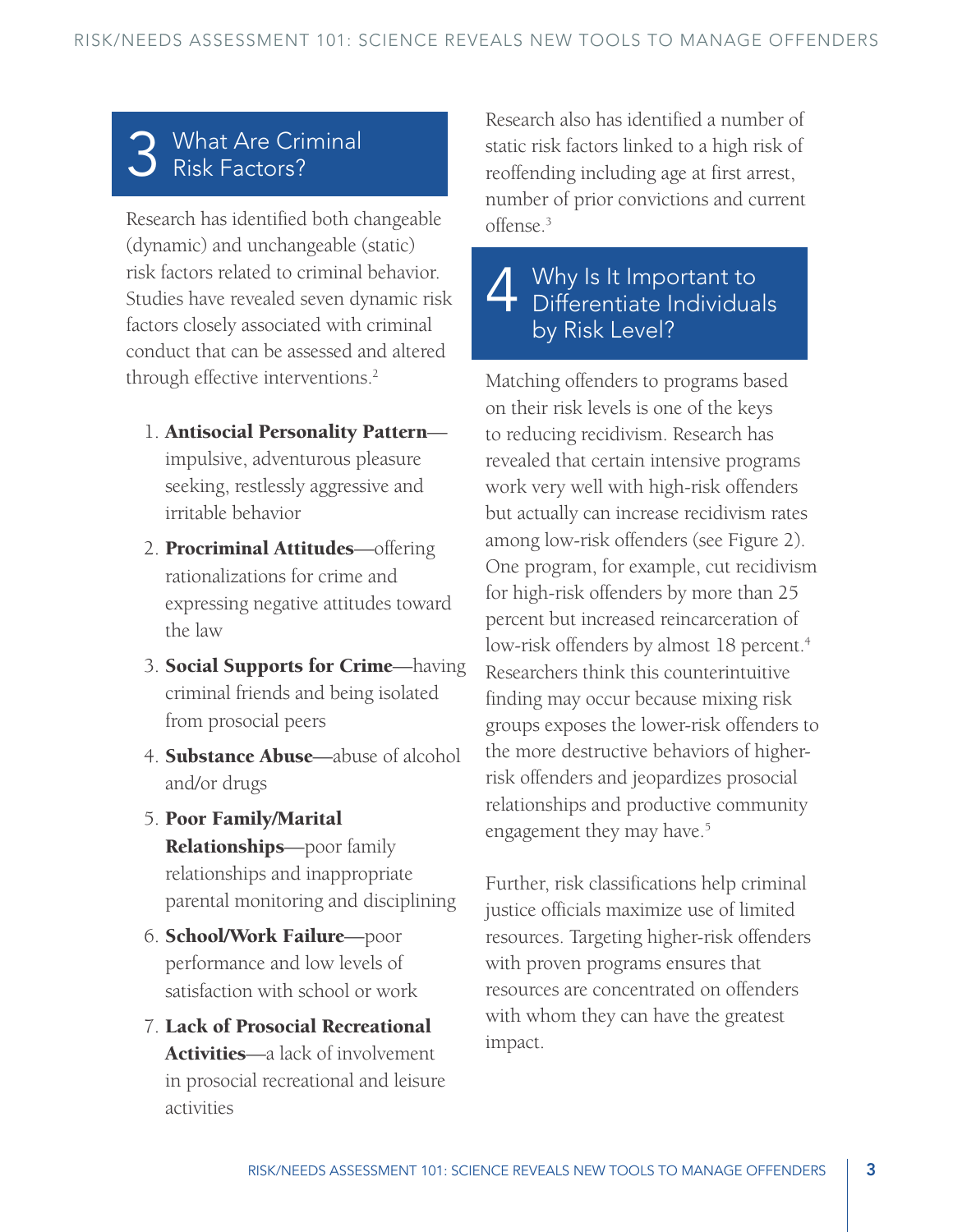### How Effective Are Risk/Needs Tools?

Numerous studies have demonstrated that validated risk assessments accurately differentiate between high-, mediumand low-risk offenders. In other words, individuals classified as high risk reoffend at a higher rate than those classified as low risk.<sup>6</sup>

Risk/needs assessments have become a cornerstone of good correctional practice. Research consistently has shown that assessing each individual's risk of reoffending, matching supervision and treatment to an offender's risk level and targeting his or her unique criminal risk factors and needs with proven programs

significantly improves offender outcomes, reduces recidivism and enhances public safety.<sup>7</sup> In fact, studies have demonstrated that evidence-based community supervision and treatment strategies consistently reduce recidivism as much or more than incarceration.<sup>8</sup>

# 6 What Tools<br>6 Are Available?

A wide range of instruments is available and careful consideration should be given to selecting or developing an appropriate risk/needs assessment. Many tools are available off the shelf, some of which measure only risks or needs while others assess both. There also are specialized instruments that assess the risk of

#### Figure 2

### Targeting High Risk Offenders Maximizes Recidivism Reduction

A 2010 study demonstrated the effectiveness of matching offenders to programs by risk level. The study of 44 halfway house programs in Ohio found that the programs reduced recidivism for high-risk offenders by 10 percent but increased recidivism of low-risk offenders by two percent. One program decreased recidivism rates by more than 25 percent for high-risk offenders but increased new incarcerations by almost 18 percent for low-risk individuals.



SOURCE: Latessa et al, 2010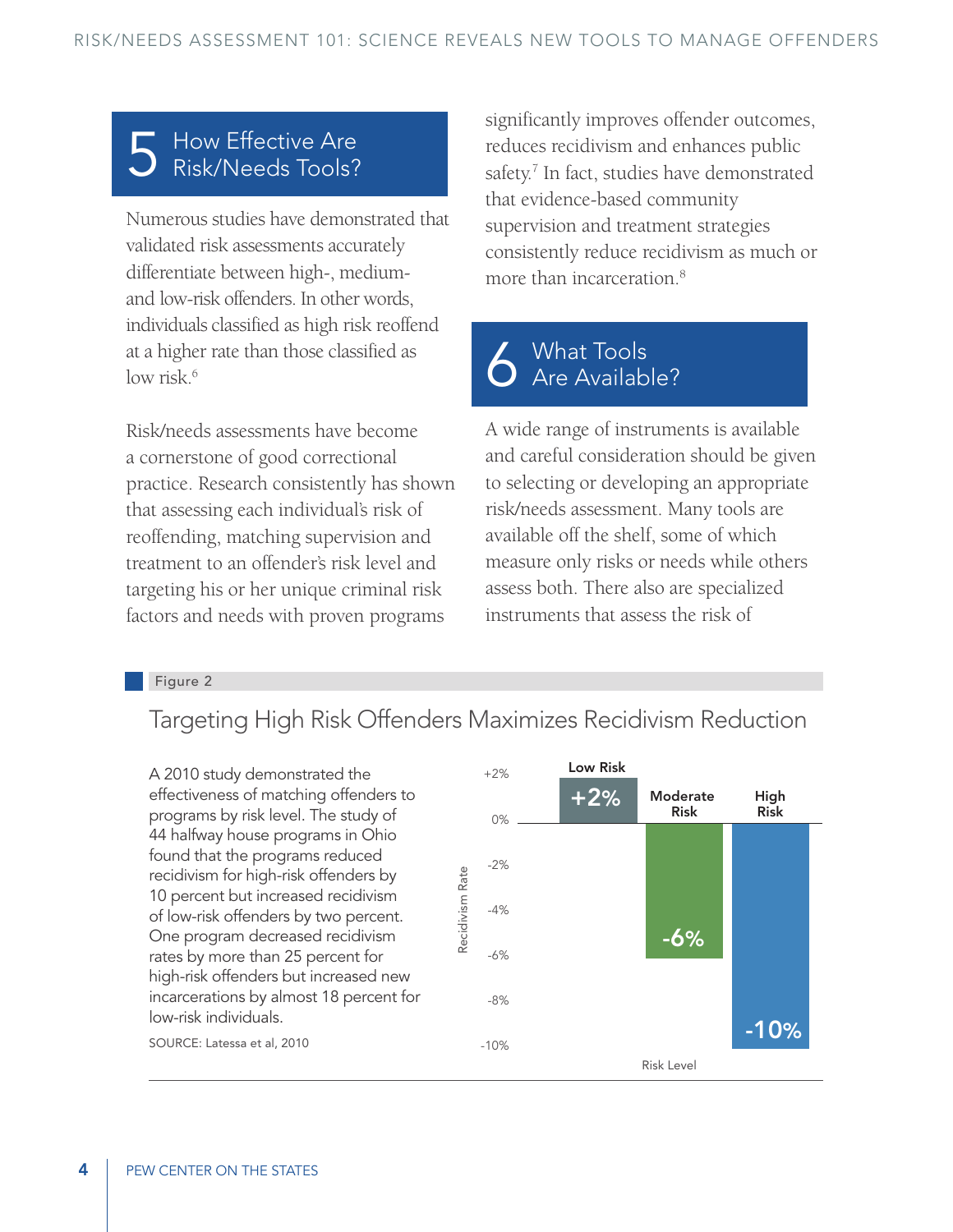committing certain offenses (such as sex offenses and violent offenses) or specific areas of need (such as substance abuse and mental health). A number of agencies have opted to modify existing instruments or to develop tools themselves.

### 7 What Considerations Should Be Made When Implementing an Assessment Tool?

Effective implementation of a risk/ needs assessment is critical to successful recidivism reduction. Each instrument must be validated to ensure that risk classifications accurately represent the likelihood of reoffending among the group of offenders for which it will be used. Corrections agencies should ensure that tools are widely available, standardized and routinely used to inform decisions affecting case planning and offender management. Staff should have consistent access to training opportunities, and officials should regularly assess whether supervising officers are successfully reducing the risk level of their charges. In larger agencies, the use of a centralized assessment unit can improve consistency and objectivity. Finally, because offender risk and need factors change over time, offenders must be reassessed periodically to ensure accurate classification and to maximize efficient use of limited resources.

## 8 What Are the Challenges<br>
8 and Limitations of Risk/Needs Assessment?

- Risk/needs assessments cannot predict an individual's behavior with absolute precision. Inevitably there will be lower-risk offenders who reoffend and higher-risk offenders who do not reoffend. However, objective tools more accurately predict behavior than subjective assessments by individuals, making them critically important in helping agencies to classify and manage groups of offenders.
- Risk/needs assessments can help guide decisions, but they should not be dispositive. These tools serve as an anchor for decision-making, but professional discretion remains a critical component.
- Risk/needs instruments must be well designed, well implemented, validated and used routinely to inform decisionmaking. Staff must be adequately trained and supervised to ensure the assessment consistently and effectively informs decisions and drives case management plans.
- There is no one-size-fits-all risk assessment tool. Agencies frequently employ multiple tools to inform decision-making at points throughout the criminal justice process, and significant attention must be dedicated to ensuring that the appropriate instruments are selected or developed.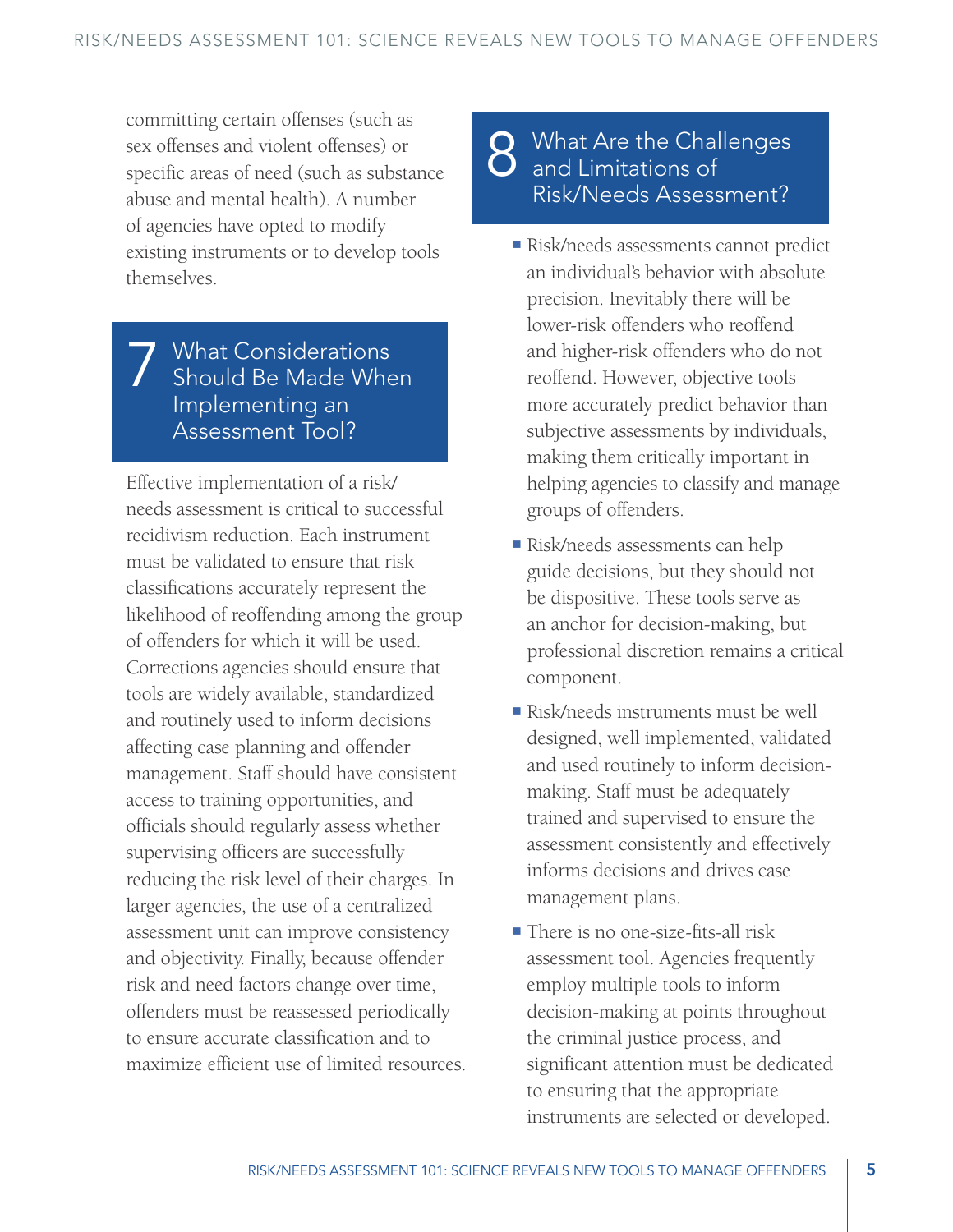#### What Can Policy Makers Do?

State policy makers across the country are putting research into action by passing legislation that requires their courts and corrections agencies to use evidence-based practices. Over the past few years, a number of states have passed comprehensive corrections reform packages that require the use of risk/needs assessment and are projected to save taxpayers millions of dollars. For example:

- Arkansas: The Public Safety Improvement Act of 2011, a comprehensive sentencing and corrections reform law, directs the Department of Community Correction to use risk/needs assessments to set conditions of supervision and to assign programming as part of an overall strategy for improving supervision practices.<sup>9</sup> The full package is projected to save Arkansas \$875 million in averted prison costs through 2020.10
- Kentucky: The wide-ranging Public Safety and Offender Accountability Act of 2011 requires the courts and corrections authorities to incorporate risk/needs assessments to inform decisions at multiple points in the criminal justice process.<sup>11</sup> The Act further requires that 75 percent of state expenditures on individuals under community supervision be spent on evidence-based programming within five years. The state estimates the overall legislation will save \$422 million over 10 years.12
- New Hampshire: In 2010, the state legislature mandated the use of risk/needs assessments to inform decisions about the length of active supervision for all offenders on probation and parole.13 Along with the establishment of a new system for handling technical violations of supervision, this provision is expected to save the state nearly \$11 million over five years.<sup>14</sup>
- South Carolina: The legislature in 2010 required probation agents to conduct actuarial assessments of offenders' risks and needs, and make decisions about the type of supervision and services consistent with evidence-based practices. The law was part of the Omnibus Crime Reduction and Sentencing Reform Act,<sup>15</sup> which is projected to save the state \$241 million over five years.16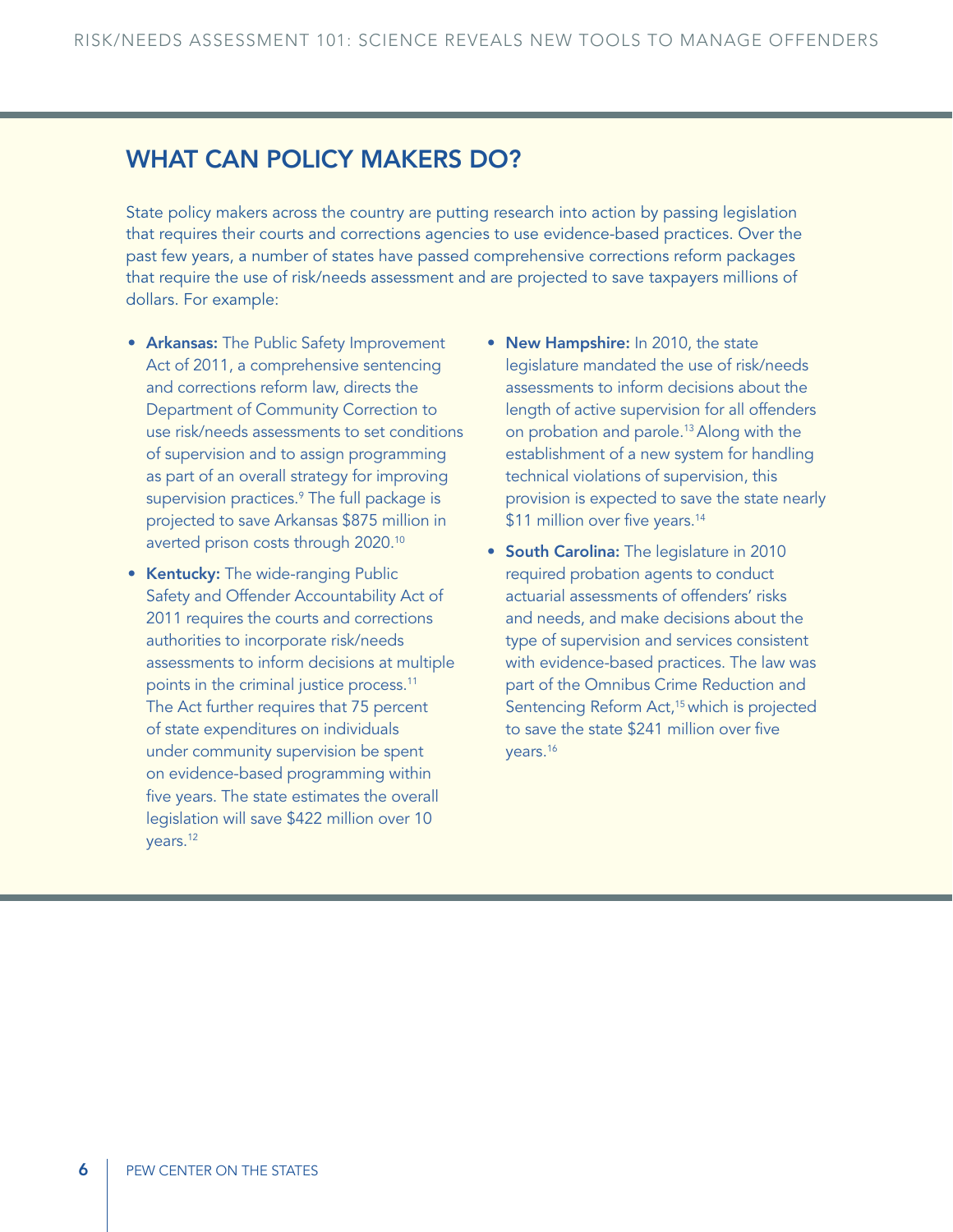## Endnotes

<sup>1</sup> Don Andrews, James Bonta and Stephen Wormith, *Level of Service/Case Management Inventory (LS/CMI): An offender assessment system (user's manual)*. Toronto: Multi-Health Systems, 2004.

2 James Bonta and Donald A. Andrews, *Risk-Need-Responsivity Model for Offender Assessment and Rehabilitation* (Ottawa: Public Safety Canada, 2007), http://www. publicsafety.gc.ca/res/cor/rep/\_fl/Risk\_Need\_2007-06\_e. pdf; Donald A. Andrews, James Bonta and Steve Wormith, "The Recent Past and Near Future of Risk and/or Need Assessment," *Crime & Delinquency* 52 (2006): 7-27.

<sup>3</sup> James F. Austin, "The Proper and Improper Use of Risk Assessment in Corrections," *Federal Sentencing Reporter* 16 (2004): 1-6.

4 Edward J. Latessa, Lori B. Lovins, and Paula Smith, *Final Report: Follow-up Evaluation of Ohio's Community Based Correctional Facility and Halfway House Programs—Outcome Study*, (University of Cincinnati, February 2010), http://www.drc.ohio.gov/public/ UC%20Report.pdf.

5 Christopher T. Lowenkamp and Edward J. Latessa, "Understanding the Risk Principle: How and Why Correctional Interventions Can Harm Low-Risk Offenders," In *Topics in Community Corrections: Assessment Issues for Managers*, series edited by the National Institute of Corrections (Washington, DC: National Institute of Corrections, 2004), 3, http://nicic. gov/pubs/2004/period265.pdf.

6 Andrews, Bonta, and Wormith, "Recent Past and Near Future," 7-27; George S. Braucht, John Prevost, and Tammy Meredith, "Automating Offender Risk Assessment," In *Topics in Community Corrections*, (National Institute of Corrections, 2004) 35-41; Eyitayo Onifade, William Davidson, Christina Campbell, Garrett Turke, Jill Malinowski, and Kimberly Turner, "Predicting Recidivism in Probationers with the Youth Level of Service/Case Management Inventory (YLS/CMI)," *Criminal Justice and Behavior* 35 (2008): 474-483.

7 Donald A. Andrews, "Enhancing Adherence to Risk-Need-Responsivity: Making Quality a Matter of Policy," *Criminology and Public Policy* 5 (2006): 595-602; Steve Aos, Marna Miller, and Elizabeth Drake, *Evidence-Based Adult Corrections Programs: What Works and What Does Not* (Olympia: Washington State Institute

for Public Policy, 2006), http://www.wsipp.wa.gov/ rptfiles/06-01-1201.pdf; Doris L. MacKenzie, *What Works in Corrections? Reducing the Criminal Activity of Offenders and Delinquents* (New York: Cambridge University Press, 2006); Faye S. Taxman, "Supervision: Exploring the Dimensions of Effectiveness," *Federal Probation* 66 (2002): 14-27;

8 Paul Gendreau, Claire Goggin, Francis T. Cullen, and Donald A. Andrews, "The Effects of Community Sanctions and Incarceration on Recidivism," *Forum on Corrections Research* 12 (2001): 10-13, http://www. csc-scc.gc.ca/text/pblct/forum/e122/122c\_e.pdf; Mark W. Lipsey and Francis T. Cullen, "The Effectiveness of Correctional Rehabilitation: A Review of Systematic Reviews," *Annual Review of Law and Social Science* 3 (2007): 297-320.

9 Arkansas SB750 (2011).

10 Pew Center on the States, *Arkansas's 2011 Public Safety Reform: Legislation to Reduce Recidivism and Curtail Prison Growth* (Washington, DC: The Pew Charitable Trusts, July 2011), http://www.pewcenteronthestates. org/uploadedFiles/Pew\_Arkansas\_brief.pdf.

<sup>11</sup> Kentucky HB463 (2011).

12 Pew Center on the States, *2011 Kentucky Reforms Cut Recidivism, Costs" Broad Bill Enacts Evidence-Based Strategies* (Washington, DC: The Pew Charitable Trusts, July 2011), http://www.pewcenteronthestates. org/uploadedFiles/2011\_Kentucky\_Reforms\_Cut\_ Recidivism.pdf.

<sup>13</sup> New Hampshire SB500 (2010).

14 Council of State Governments Justice Center, *New Hampshire: Implementing the Strategy* (New York: Council of State Governments Justice Center), http:// justicereinvestment.org/states/new\_hampshire/how-nh/.

15 South Carolina S.1154 (2010).

16 Pew Center on the States, *South Carolina's Public Safety Reform: Legislation Enacts Research-Based Strategies to Cut Prison Growth and Costs* (Washington, DC: The Pew Charitable Trusts, June 2010), http://www. pewcenteronthestates.org/uploadedFiles/PSPP\_South\_ Carolina\_brief.pdf?n=5221.